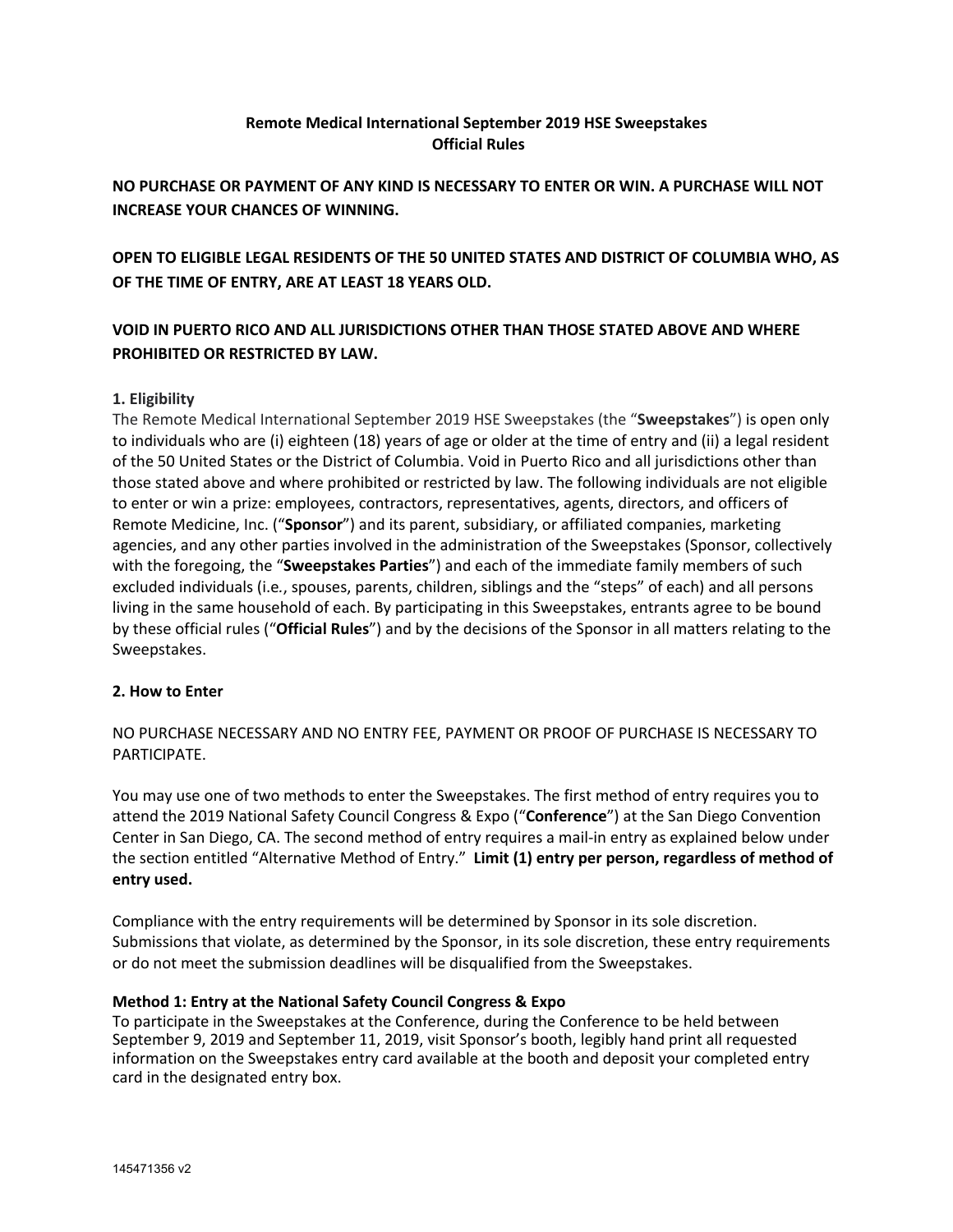## **Method 2: Alternative Method of Entry**

To participate in the Sweepstakes without attending the Conference, legibly hand print your full name, job title, company or military branch, complete address (including zip code), telephone number, e-mail address, and whether you would like RMI to contact you by e-mail or phone, on a 3  $\frac{1}{2}$ " x 5" card and mail it, with proper postage affixed, to Remote Medical International, 4259 23<sup>rd</sup> Avenue West, Seattle, WA 98199, Attn: Jenni Bednarz.

You will receive one (1) entry for the completed entry card received. Entries must be postmarked by September 11, 2019 and received by September 16, 2019. The Sweepstakes Parties assume no responsibility for lost, late, incomplete, stolen, misdirected, illegible or postage-due entries or mail, all of which will be void. No mechanically reproduced entries permitted. All entries become the property of Sponsor and none will be acknowledged or returned.

## **3. Odds of Winning**

The odds of winning depend on the number of eligible entries received.

## **4. Winner Selection and Notification**

On or about September 19, 2019, two (2) winners will be randomly selected from all eligible entries received. Sponsor will notify the winners via the phone number or e-mail address registered on the Sweepstakes entry card by September 27, 2019.

## **5. Prizes and Prize Claim**

One (1) grand prize winners will win a \$500 Visa gift card.

Two (2) first prize winners will each win a \$250 Visa gift card.

The total ARV of all prizes offered in this Sweepstakes is \$1,000.

Winners are subject to verification, including verification of age and residency. The prizes are nontransferable and no prize substitution is permitted, except at the sole discretion of the Sponsor. If a prize cannot be awarded for any reason, Sponsor reserves the right in its sole discretion to substitute a prize with one of comparable or greater value.

Each winner is solely responsible for all federal, state, local, or other applicable taxes associated with the acceptance and use of a prize. All costs and expenses associated with prize acceptance and use not specifically provided herein are the responsibility of the winner.

As a condition of receiving a prize, each winner must sign and return any documents requested by Sponsor. Each grand prize winner must sign and return RMI Course waivers and an affidavit of eligibility and publicity/liability release. Failure to sign and return any requested documents by the specified return date will result in disqualification of the winner and the forfeiture of all interest in the prize. Grand prize winners will be issued an IRS Form 1099 in the amount of the actual retail value of the prize and must provide Sponsor with his/her valid Social Security Number or Taxpayer ID for tax reporting purposes.

Sponsor will email prizes to the email address listed on the entry card.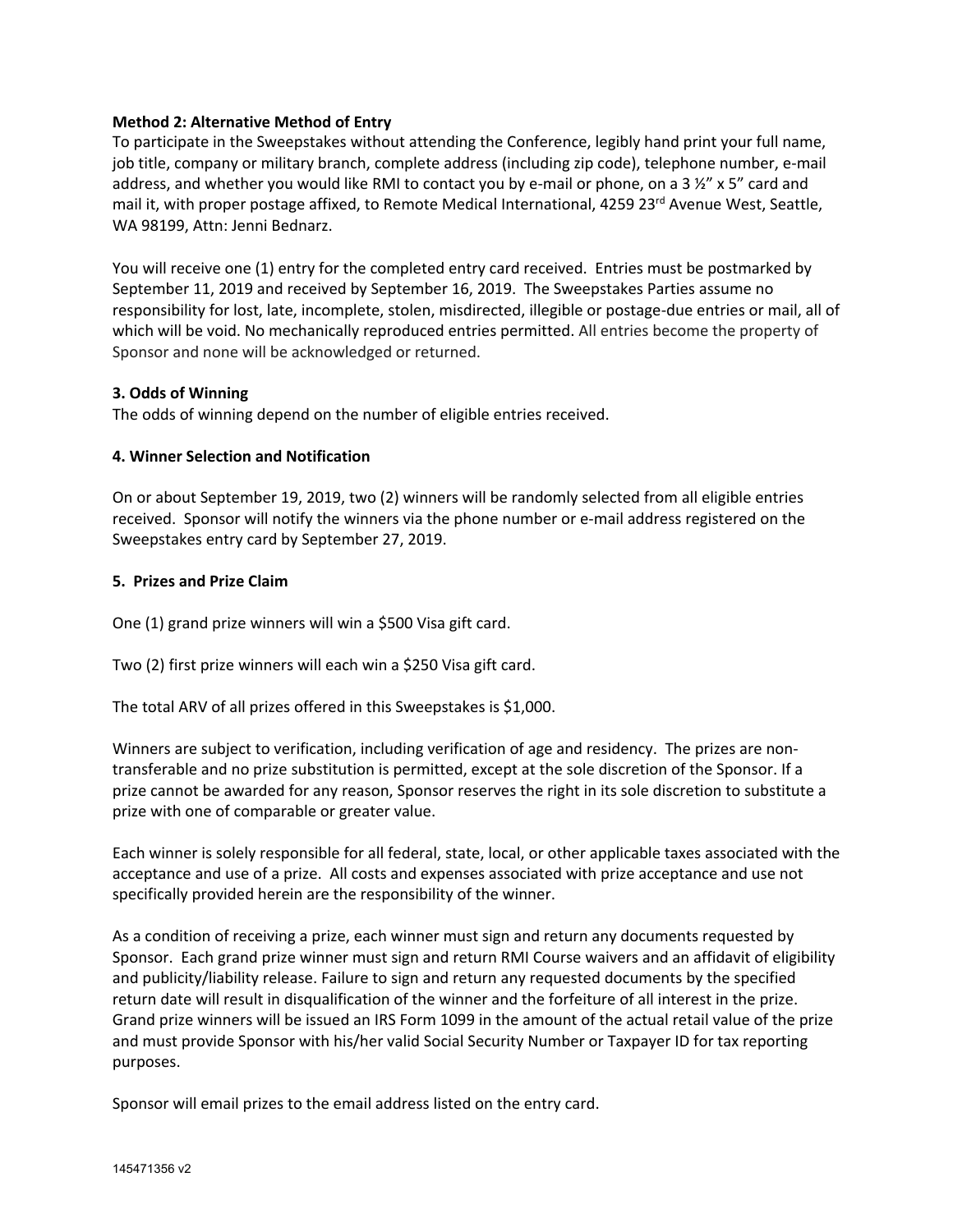If a winner (i) is determined to be ineligible, (ii) fails to respond to the initial message regarding prize winning within one (1) week of notification or after three (3) attempts (whichever occurs first), or (iii) fails to sign and return all requested documents by the specified return date, the winner forfeits the prize in its entirety and an alternate winner will be announced based upon a random drawing of the other eligible entries received.

## **6. Publicity**

Except where prohibited by law, each winner's acceptance of a prize constitutes permission for the Sponsor and its agents to use the winner's name, hometown, and likeness, worldwide and in all forms of media, in perpetuity, without further compensation or approval.

## **7. Limitation of Liability**

Lost or Corrupted Entries: The Sweepstakes Parties assume no liability and are not responsible for, and entrant hereby forever waives any rights to any claim in connection with, lost, late, incomplete, corrupted, stolen, misdirected, illegible or postage-due entries or mail, if applicable; or for any computer, telephone, cable, network, satellite, electronic or Internet hardware or software malfunctions, unauthorized human intervention, or the incorrect or inaccurate capture of entry or other information, or the failure to capture any such information. The Sweepstakes Parties, and their parents, affiliated and subsidiary companies, licensors, production companies, advertising and promotion agencies, are not responsible for any incorrect or inaccurate information, whether caused by entry information submitted by entrants or tampering, hacking, or by any of the equipment or programming associated with or utilized in this Sweepstakes, and assume no responsibility for any error, omission, interruption, deletion, defect, delay in operation or transmission, communications line failure, theft or destruction or unauthorized access to the Sweepstakes.

Damaged Property: The Sweepstakes Parties assume no liability and are not responsible for, and entrant hereby forever waives any rights to any claim in connection with, injury or damage to any entrants or to any other person's computer or property related to or resulting from participating in this Sweepstakes.

Sweepstakes Errors: The Sweepstakes Parties assume no liability and are not responsible for, and entrant hereby forever waives any rights to any claim in connection with, errors and/or ambiguity: (a) in the Sweepstakes; (b) in any related advertising or promotions of this Sweepstakes; and/or (c) in these Official Rules. In the event of any ambiguity or error(s) in these Official Rules, Sponsor reserves the right to modify these Official Rules for clarification purposes or to correct any such ambiguity or error(s) without materially affecting the terms and conditions of the Sweepstakes.

Prizes and Winners: The Sweepstakes Parties assume no liability and are not responsible for, and entrant hereby forever waives any rights to any claim in connection with, the selection and announcement of any winner, the distribution of any prize, the acceptance/possession and/or use/misuse of any part of a prize and/or any injury or damage to any entrant's or third person's property related to or resulting from any part of a prize or any part of this Sweepstakes.

Release and Indemnity: Each entrant in this Sweepstakes, including, without limitation, each winner, hereby releases and agrees to hold harmless the Sweepstakes Parties from any and all liability for any injuries, loss or damage of any kind to person, including death and property arising in whole or in part,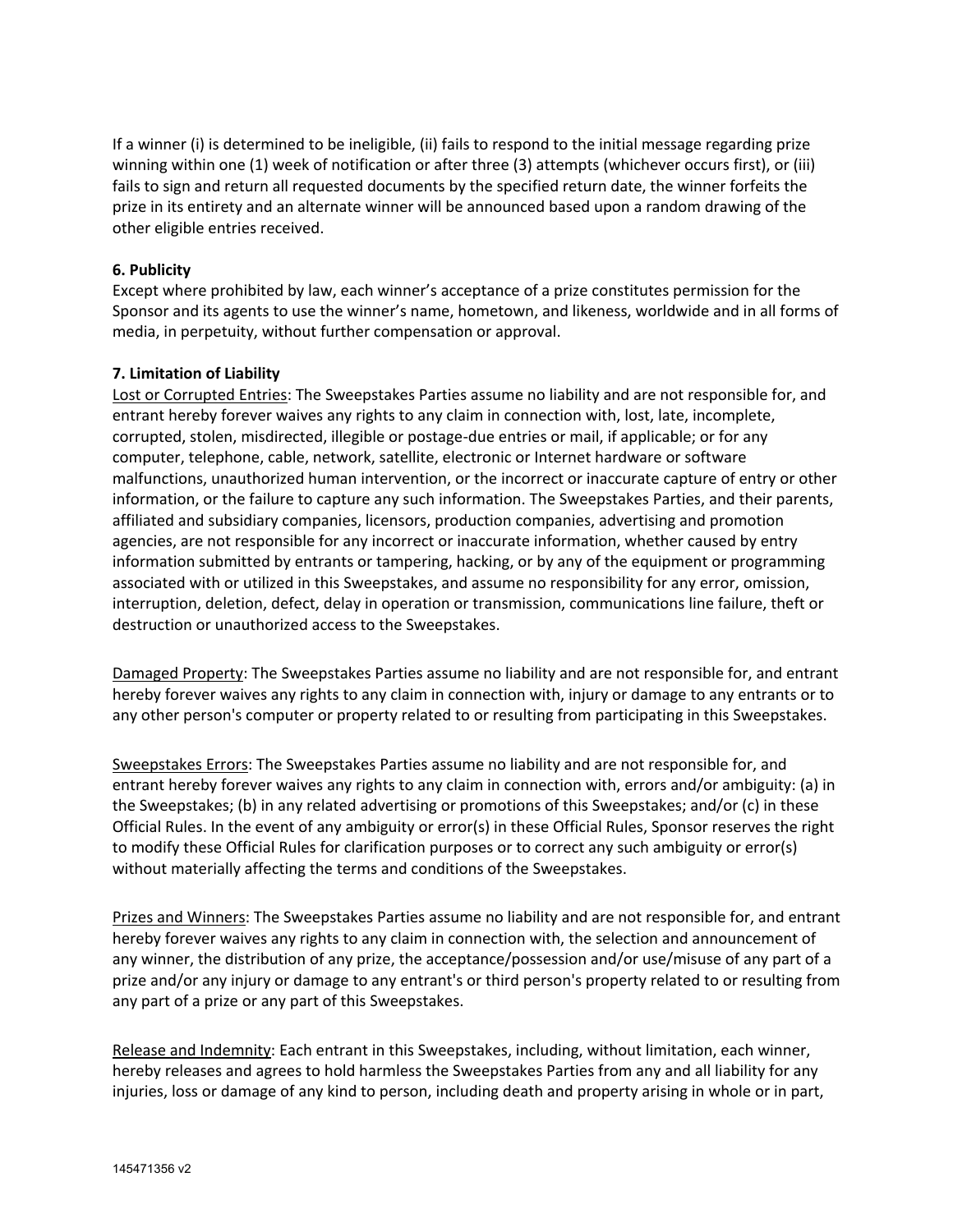directly or indirectly, from acceptance, possession, use or misuse of any Sweepstakes prize, participation in this Sweepstakes and participation in any activity related to this Sweepstakes.

TO THE FULLEST EXTENT PERMITTED BY LAW, THE SWEEPSTAKES PARTIES WILL NOT BE RESPONSIBLE OR LIABLE FOR INDIRECT, INCIDENTAL, OR CONSEQUENTIAL DAMAGES ARISING OUT OF ENTRANT'S PARTICIPATION IN THE SWEEPSTAKES, EVEN IF ADVISED OF THE POSSIBILITY OF SUCH DAMAGES.

**8. LEGAL WARNING: ANY ATTEMPT BY AN INDIVIDUAL, WHETHER OR NOT A PARTICIPANT, TO DELIBERATELY UNDERMINE THE LEGITIMATE OPERATION OF THIS SWEEPSTAKES IS A VIOLATION OF CRIMINAL AND CIVIL LAWS, AND SHOULD SUCH AN ATTEMPT BE MADE, SPONSOR RESERVES THE RIGHT TO SEEK DAMAGES AND PURSUE ALL OTHER REMEDIES AGAINST ANY SUCH INDIVIDUAL TO THE FULLEST EXTENT PERMITTED BY LAW.**

## **9. Sponsor's Reservation of Rights**

If the Sweepstakes is not capable of running as planned for any reason, including without limitation, due to a force majeure event or infection by computer virus, bugs, tampering, unauthorized intervention, fraud, technical failures, or any other causes which corrupt or affect the administration, security, fairness, integrity, or proper conduct of the Sweepstakes, Sponsor reserves the right, at its sole discretion, to disqualify any individual who is responsible or who tampers with the entry process or otherwise acts in violation of these Official Rules, and to cancel, modify, or terminate the Sweepstakes. In the event of cancellation, Sponsor reserves the right to randomly draw an alternate winner from all eligible, non-suspect entries received prior to cancellation. In the event that an entry is confirmed to have been erroneously deleted, lost or destroyed, entrant's sole remedy shall be another entry into the Sweepstakes.

#### **10. Governing Law and Jurisdiction**

All issues and questions concerning the construction, validity, interpretation and enforceability of these Official Rules, the rights and obligations of any participant, or the rights and obligations of the Sponsor in connection with the Sweepstakes, shall be governed by, and construed in accordance with, the laws of State of Washington without giving effect to any choice of law or conflict of law rules. By entering, you consent to the jurisdiction and venue of the state and local courts located in King County, Washington and the federal courts located in the Western District of Washington for the resolution of all disputes, and agree that any and all disputes shall be resolved exclusively in those courts. Sponsor's failure to enforce any term of these Official Rules shall not constitute a waiver of that or any other provision. If any provision of these Official Rules is held to be invalid or unenforceable, such provision shall be struck, and the remaining provisions shall be enforced.

#### **11. Waiver and Severability**

Sponsor's failure to enforce any term of these Official Rules shall not constitute a waiver of that or any other provision. If any provision of these Official Rules is held to be invalid or unenforceable, such provision shall be struck, and the remaining provisions shall be enforced.

#### **12. Privacy**

Any personally identifiable information collected during an entrant's participation in the Sweepstakes will be collected and used by Sponsor and its designees (i) for the proper administration and fulfillment of the Sweepstakes and as otherwise described in these Official Rules, (ii) to send entrant newsletters relating to Sponsor's events, products, and services which may be of interest to entrant, and (iii) if an